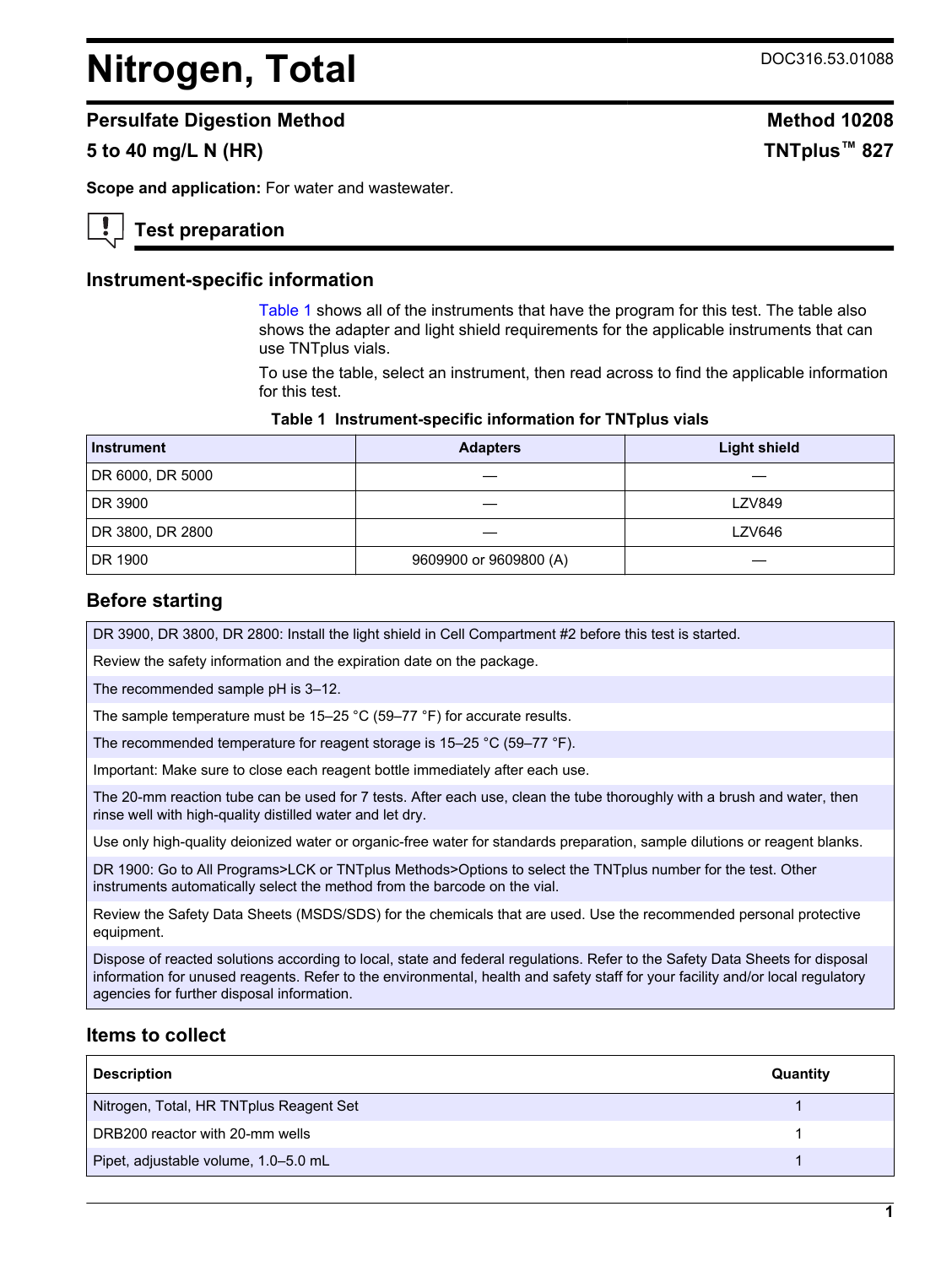# **Items to collect (continued)**

| <b>Description</b>                   | Quantity |
|--------------------------------------|----------|
| Pipet, adjustable volume, 0.2-1.0 mL |          |
| Pipet tips                           |          |
| Test tube rack                       |          |

Refer to [Consumables and replacement items](#page-3-0) on page 4 for order information.

# **Sample collection and storage**

- Collect samples in clean glass or plastic bottles.
- Analyze the samples as soon as possible for best results.
- To preserve samples for later analysis, adjust the sample pH to less than 2 with concentrated sulfuric acid (approximately 2 mL per liter). No acid addition is necessary if the sample is tested immediately.
- Keep the preserved samples at or below 6 °C (43 °F) for a maximum of 28 days.
- Let the sample temperature increase to room temperature before analysis.
- Before analysis, adjust the pH to 7 with 5 N sodium hydroxide solution.
- Correct the test result for the dilution caused by the volume additions.

# **Test procedure**



**1.** Set the DRB200 reactor power to on. Set the temperature to 120 °C.



**2.** Add 0.5 mL of sample, 2.0 mL of Solution A and 1 Reagent B tablet in quick succession to a dry 20-mm reaction tube. Close the reaction tube immediately. Do not invert.



**3.** Insert the reaction tube in the preheated DRB200 reactor. Close the lid.



**4.** Keep the reaction tubes in the reactor for 30 minutes.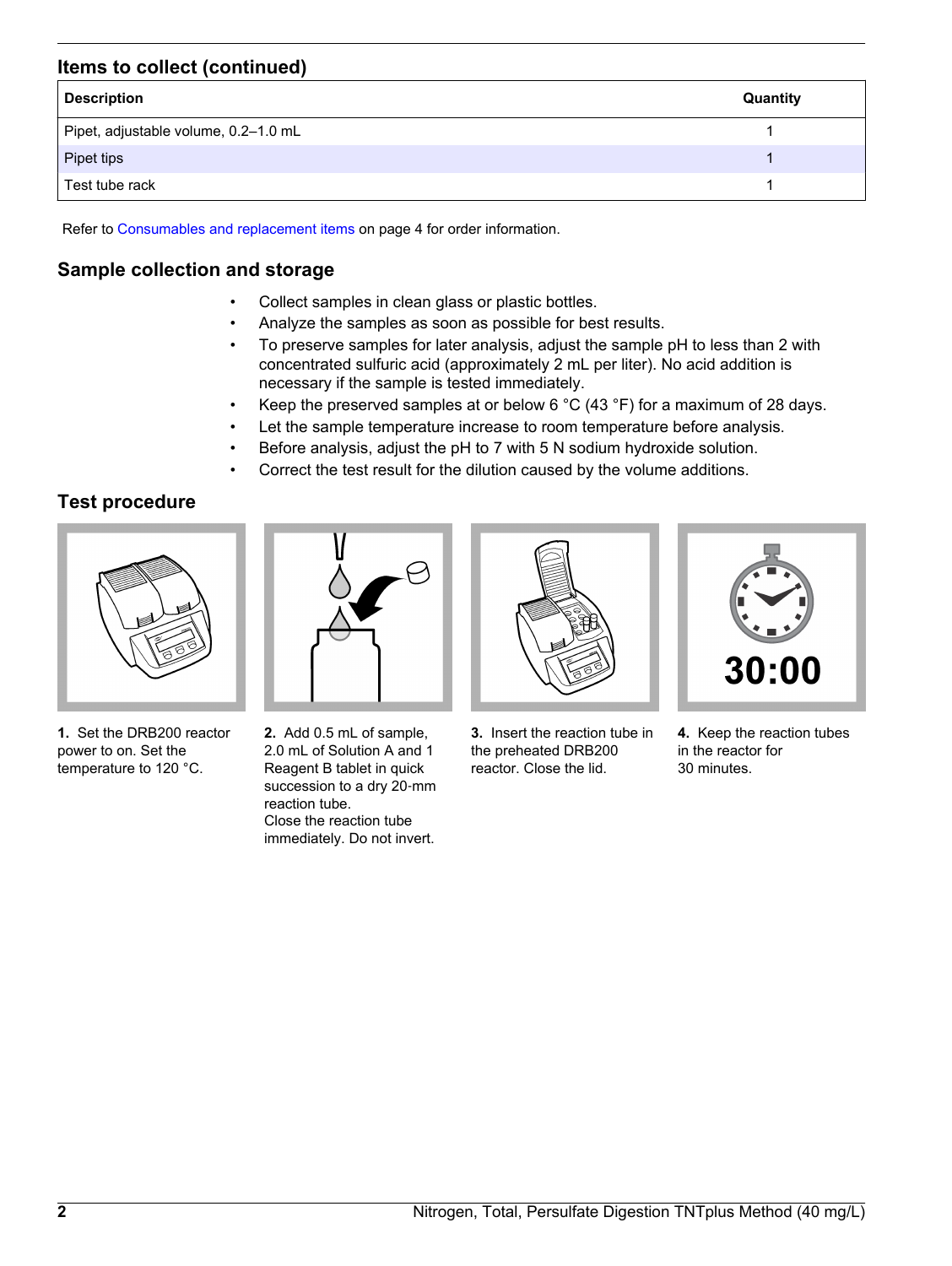

**5.** When the timer expires, carefully remove the reaction tube from the reactor. Let the temperature of the reaction tube decrease to room temperature.



**6.** Invert the reaction tube 2–3 times.



**7.** Use a pipet to add 0.5 mL of the digested sample from the 20‑mm reaction tube into a test vial.



**8.** Use a pipet to add 0.2 mL of Solution D to the test vial.



**9.** Quickly tighten the cap on the vial and invert until completely mixed.



**10.** Start the reaction time of 15 minutes.



**11.** When the timer expires,

clean the vial.



**12.** DR 1900 only: Select program 827. Refer to [Before starting](#page-0-0) on page 1.



**13.** Insert the vial into the cell holder. DR 1900 only: Push **READ**. Results show in mg/L N.

# **Reagent blank correction**

For the best results, measure the reagent blank value for each new lot of reagent. Replace the sample with deionized water in the test procedure to determine the reagent blank value. Subtract the reagent blank value from the sample results automatically with the reagent blank adjust option. Measure the reagent blank value when a new lot of reagent is used.

- **1.** Use deionized water as the sample in the test procedure to measure the reagent blank value.
- **2.** Set the reagent blank function to on. The measured reagent blank value is shown.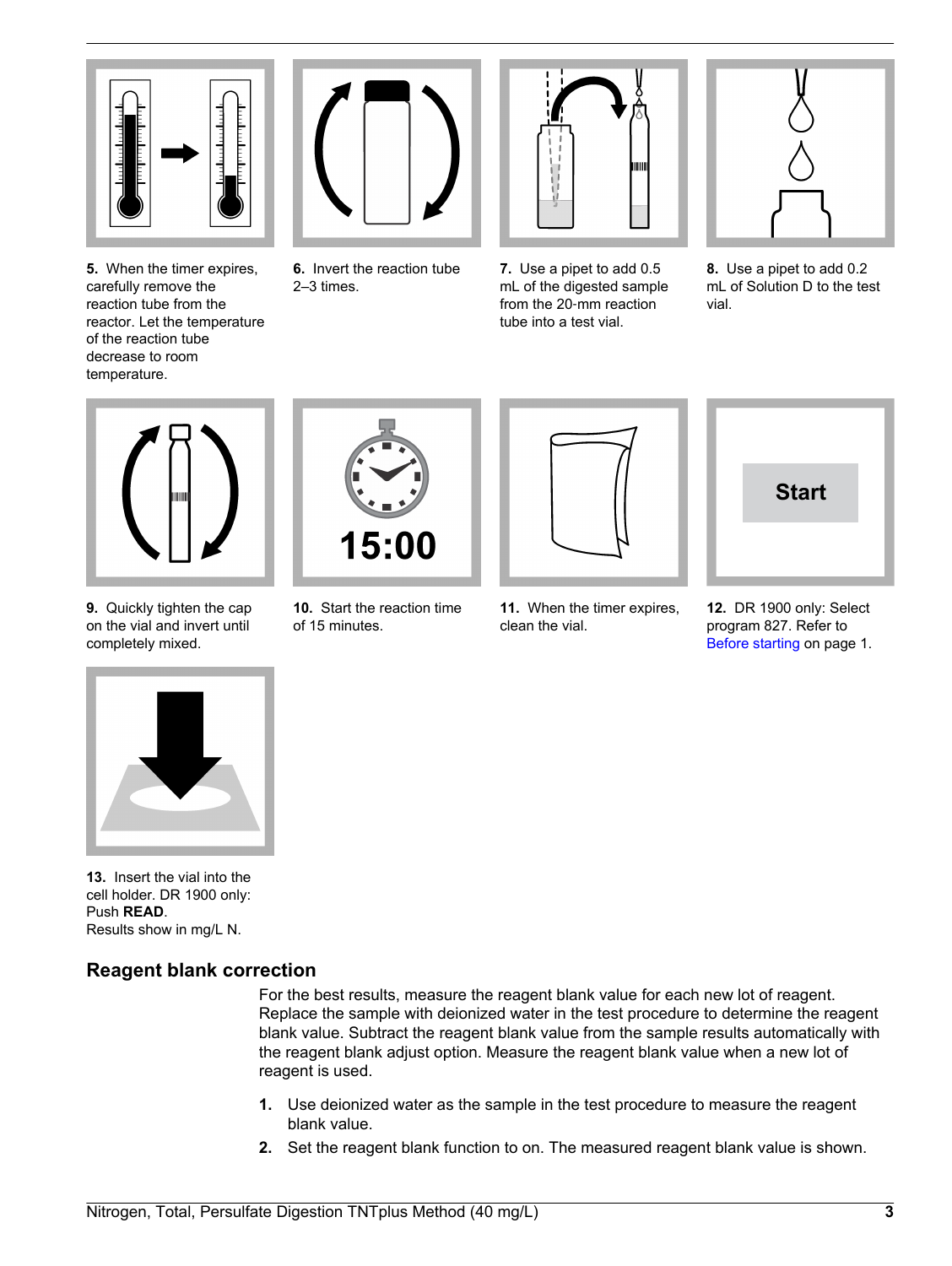**3.** Accept the blank value. The reagent blank value is then subtracted from all results until the reagent blank function is set to off or a different method is selected. *Note: As an alternative, record or enter the reagent blank value at a different time. Push the highlighted reagent blank box and use the keypad to enter the value.*

#### <span id="page-3-0"></span>**Interferences**

A light pink color may develop during the reaction. This color does not interfere with the analysis. Table 2 shows that the ions were individually examined to the given concentrations and do not cause interference. No cumulative effects or influences of other ions were found.

|  |  | Table 2 Interfering substances |
|--|--|--------------------------------|
|--|--|--------------------------------|

| Interfering substance | Interference level |
|-----------------------|--------------------|
| COD                   | 1000 mg/L          |
| <sup>1</sup> Chloride | 2000 mg/L          |

#### **Accuracy check**

#### **Standard solution method**

Use the standard solution method to validate the test procedure, the reagents and the instrument.

Items to collect:

- Nitrogen, Ammonia Standard Solution, 10-mg/L NH3–N
- **1.** Use the test procedure to measure the concentration of the standard solution.
- **2.** Compare the expected result to the actual result.

*Note: The factory calibration can be adjusted slightly with the standard adjust option so that the instrument shows the expected value of the standard solution. The adjusted calibration is then used for all test results. This adjustment can increase the test accuracy when there are small variations in the reagents or instruments.*

#### **Summary of Method**

Inorganic and organic nitrogen compounds are digested with peroxodisulfate and oxidized to nitrate. The nitrate ions react with 2,6-dimethylphenol in a solution of sulfuric and phosphoric acid to form a nitrophenol. The measurement wavelength is 345 nm.

#### **Consumables and replacement items**

#### **Required reagents**

| <b>Description</b>                      | <b>Quantity/Test</b> | Unit   | ltem no.      |
|-----------------------------------------|----------------------|--------|---------------|
| Nitrogen, Total, HR TNTplus Reagent Set |                      | 25/pkg | <b>TNT827</b> |

#### **Required apparatus**

| <b>Description</b>                                              | <b>Quantity/test</b> | Unit          | Item no.      |
|-----------------------------------------------------------------|----------------------|---------------|---------------|
| DRB 200 Reactor, 115 VAC option, 9 x 13 mm + 2 x 20 mm, 1 block |                      | each          | DRB200-01     |
| DRB 200 Reactor, 230 VAC option, 9 x 13 mm + 2 x 20 mm, 1 block |                      | each          | DRB200-05     |
| Pipet, adjustable volume, 1.0–5.0 mL                            |                      | each          | <b>BBP065</b> |
| Pipet tips, for 1.0-5.0 mL pipet                                |                      | 75/pkg        | <b>BBP068</b> |
| Pipet, adjustable volume, 0.2-1.0 mL                            |                      | each          | <b>BBP078</b> |
| Pipet tips, for 0.2–1.0 mL pipet                                | 2                    | $100$ /p $ka$ | BBP079        |
| Test tube rack for 20-mm vials, 20 holes                        |                      | each          | 2497912       |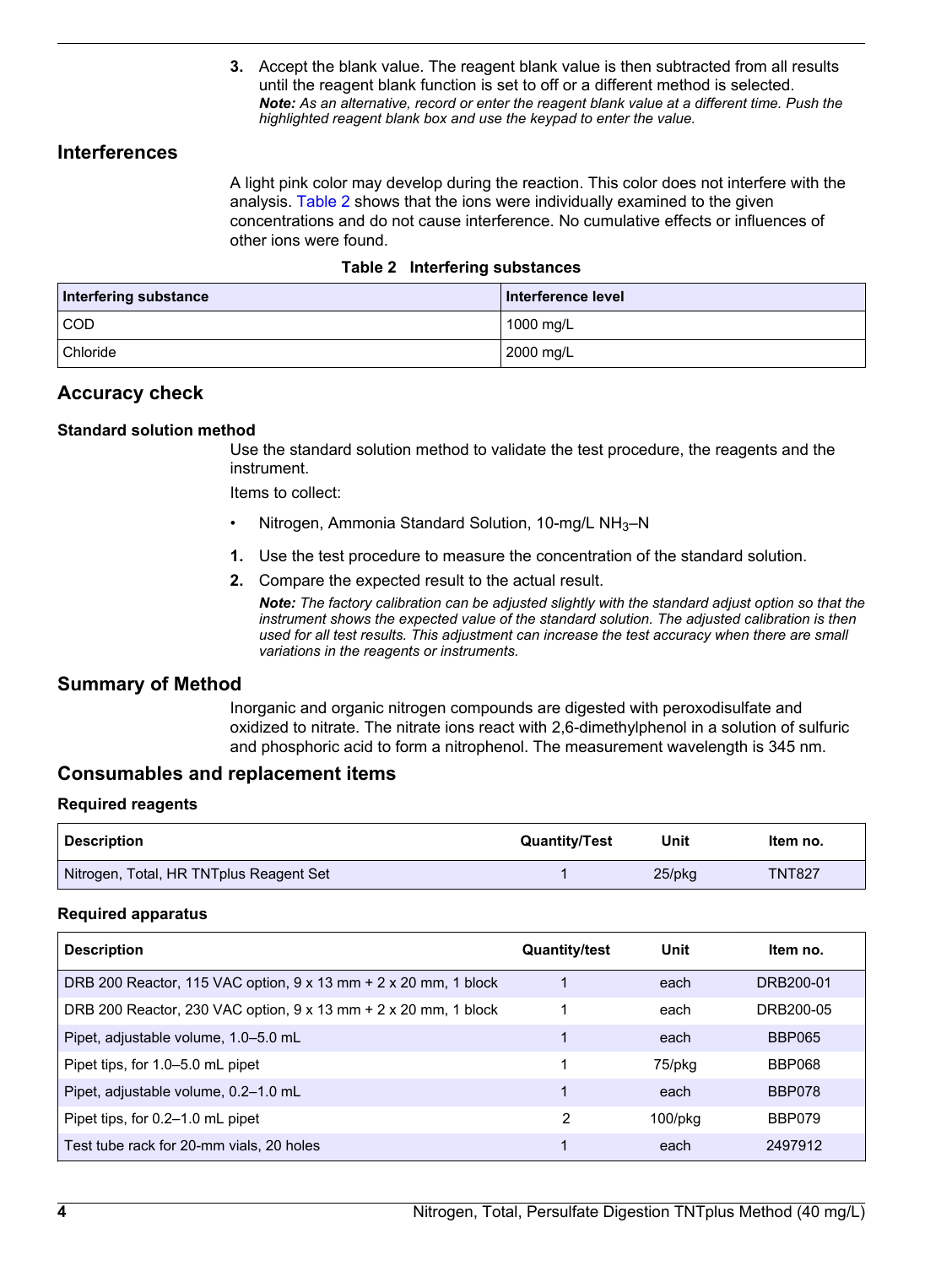# **Required apparatus (continued)**

| <b>Description</b>                       | <b>Quantity/test</b> | Unit | Item no. |
|------------------------------------------|----------------------|------|----------|
| Test tube rack for 20-mm vials, 40 holes |                      | each | 2497902  |
| Light shield, DR 3800, DR 2800, DR 2700  |                      | each | LZV646   |
| Light shield, DR 3900                    |                      | each | LZV849   |

# **Recommended standards**

| <b>Description</b>                                             | Unit   | Item no. |
|----------------------------------------------------------------|--------|----------|
| Nitrogen Ammonia Standard Solution, 10-mg/L NH <sub>3</sub> -N | 500 mL | 15349    |

# **Optional reagents and apparatus**

| <b>Description</b>                                         | Unit       | ltem no. |
|------------------------------------------------------------|------------|----------|
| Brush, test tube                                           | each       | 69000    |
| Sampling bottle with cap, low density polyethylene, 500-mL | $12$ /pkg  | 2087079  |
| Sodium Hydroxide Standard Solution, 5.0 N                  | 100 mL MDB | 245032   |
| Sulfuric Acid, concentrated, ACS                           | 500 mL     | 97949    |
| Water, deionized                                           | 4 L        | 27256    |
| Water, organic-free                                        | 500 mL     | 2641549  |